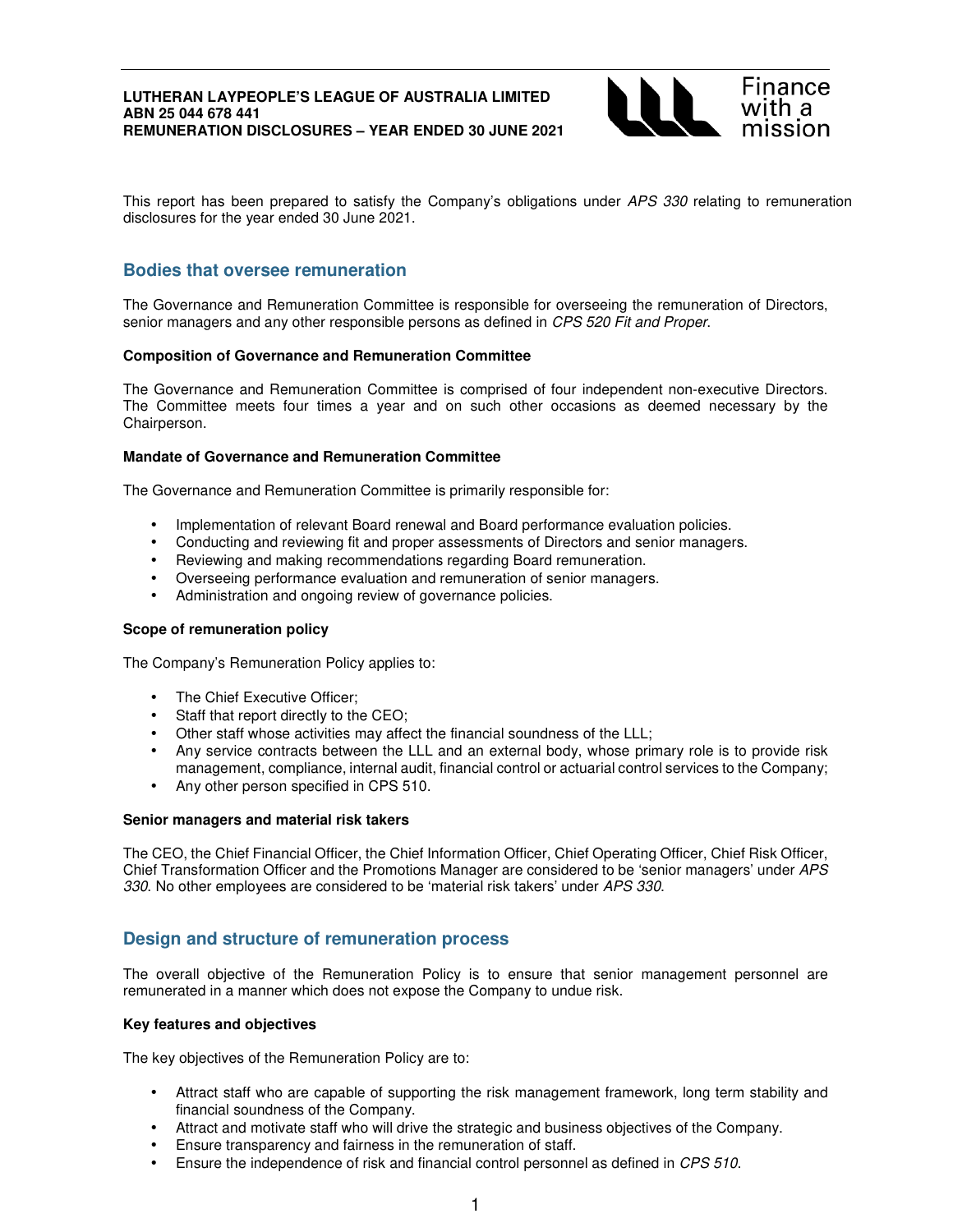

• Remunerate staff in a manner that does not expose the Company to undue risk.

Whilst the Remuneration Policy allows for fixed, variable or performance-based remuneration, LLL's business model and culture primarily supports the payment of fixed base salaries which are subject to annual review and primarily based on the achievement of long term performance objectives.

Fixed remuneration consists of base salary, compulsory superannuation benefits and fringe benefits. In determining fixed remuneration, the Committee considers qualifications, experience, responsibilities, individual performance, leadership, industry benchmarks and market relatives.

Any performance-based remuneration is required to be paid in cash and must support sound business principles and prudent risk-taking. Performance-based remuneration is dependent upon the achievement of agreed-upon performance standards and/or financial benchmarks as approved by the Committee. The Board has discretion to reduce performance-based remuneration if necessary to protect the financial soundness of the Company, or to respond to significant adverse unexpected or unintended consequences affecting the Company.

### **Remuneration Policy review**

The Remuneration Policy has been reviewed, and no material changes were made during the year ended 30 June 2021.

### **Independence of risk and financial control personnel**

The Remuneration Policy ensures that risk and financial control personnel are remunerated in a manner that does not compromise their independence by:

- Primarily providing fixed remuneration rather than performance-based remuneration.
- Ensuring oversight of performance-based remuneration by the Committee and the CEO where applicable.
- Assessing performance of risk and financial control personnel based on a variety of qualitative measures, as well as quantitative measures.

# **Consideration of current and future risks in the remuneration process**

The table below provides an overview of the key risks that the Company considers when implementing remuneration measures.

| Key risk                | Key measures                                                                                                                                     |
|-------------------------|--------------------------------------------------------------------------------------------------------------------------------------------------|
| Credit Risk             | Portfolio mix<br>Large exposures and credit concentrations<br>Arrears and defaults<br>Provisions and write offs                                  |
| Interest Rate Risk      | Net interest income                                                                                                                              |
| Liquidity Risk          | Minimum Liquidity Holdings                                                                                                                       |
| Capital Risk            | Capital Adequacy and ICAAP                                                                                                                       |
| <b>Operational Risk</b> | Compliance breaches<br><b>Risk incidents</b><br>Information system performance<br>Unplanned system downtime and business outages<br>Fraud losses |
| <b>Strategic Risk</b>   | Customer satisfaction<br>Staff satisfaction                                                                                                      |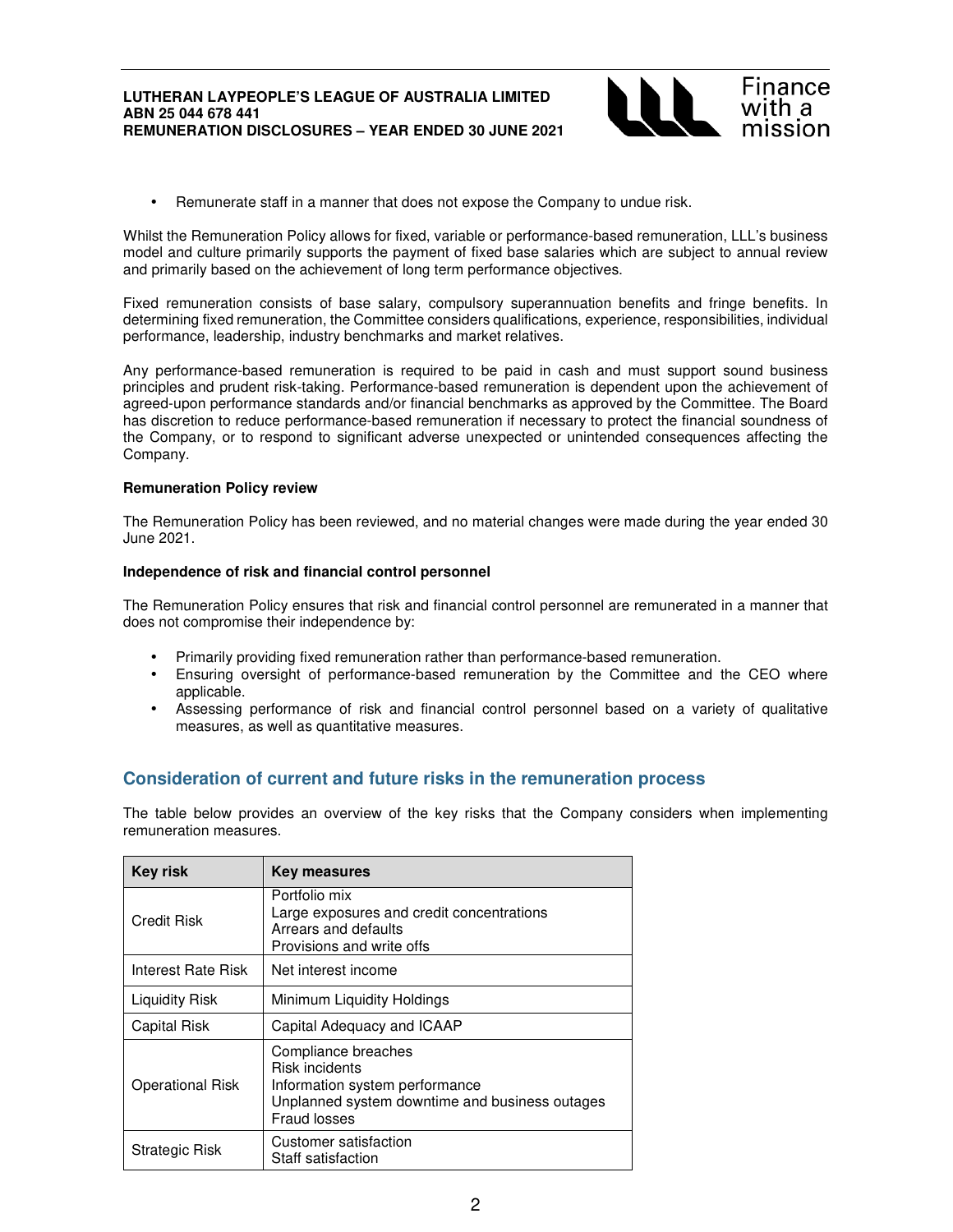

The nature of these measures has not changed during the past year.

These measures are considered as part of performance review and review of remuneration for staff covered by the Remuneration Policy.

# **Linking performance with remuneration**

### **Key performance metrics**

Staff covered under the Remuneration Policy are assessed on a variety of qualitative and quantitative factors. These measures include those identified in the Key Risk table above.

Key performance indicators are designed to encourage prudent risk-taking, effective risk management, financial stability and delivery of strategic objectives.

## **Linkage of remuneration to institution-wide and individual performance**

Key performance measures are considered during the annual review of fixed remuneration of staff covered under the Remuneration Policy. Staff are assessed against institution-wide performance measures together with key performance measures they are individually responsible for influencing.

### **Adjustment of remuneration in the event that performance metrics are weak**

Weak performance metrics are considered by the Committee during the annual review of remuneration.

# **Adjustment of remuneration for longer-term performance**

The Company does not generally provide deferred remuneration or variable remuneration with vesting conditions. Longer-term performance is considered during the annual review of remuneration of staff covered under the Remuneration Policy.

# **Forms of variable remuneration**

The Company only provides remuneration in the form of cash payments, compulsory superannuation obligations and fringe benefits.

# **Quantitative information**

There were four meetings of the Governance and Remuneration Committee during the financial year. Total remuneration paid to members for work conducted as members of the Governance and Remuneration Committee was \$37,800 (2020: \$37,800).

No persons received performance based variable remuneration during the 2021 or 2020 financial years.

No guaranteed bonuses were awarded during the 2021 or 2020 financial years.

No sign-on awards were made during the 2021 or 2020 financial years.

No deferred remuneration was paid out during the 2021 or 2020 financial years. There was no outstanding deferred remuneration as at 30 June 2021 or 30 June 2020.